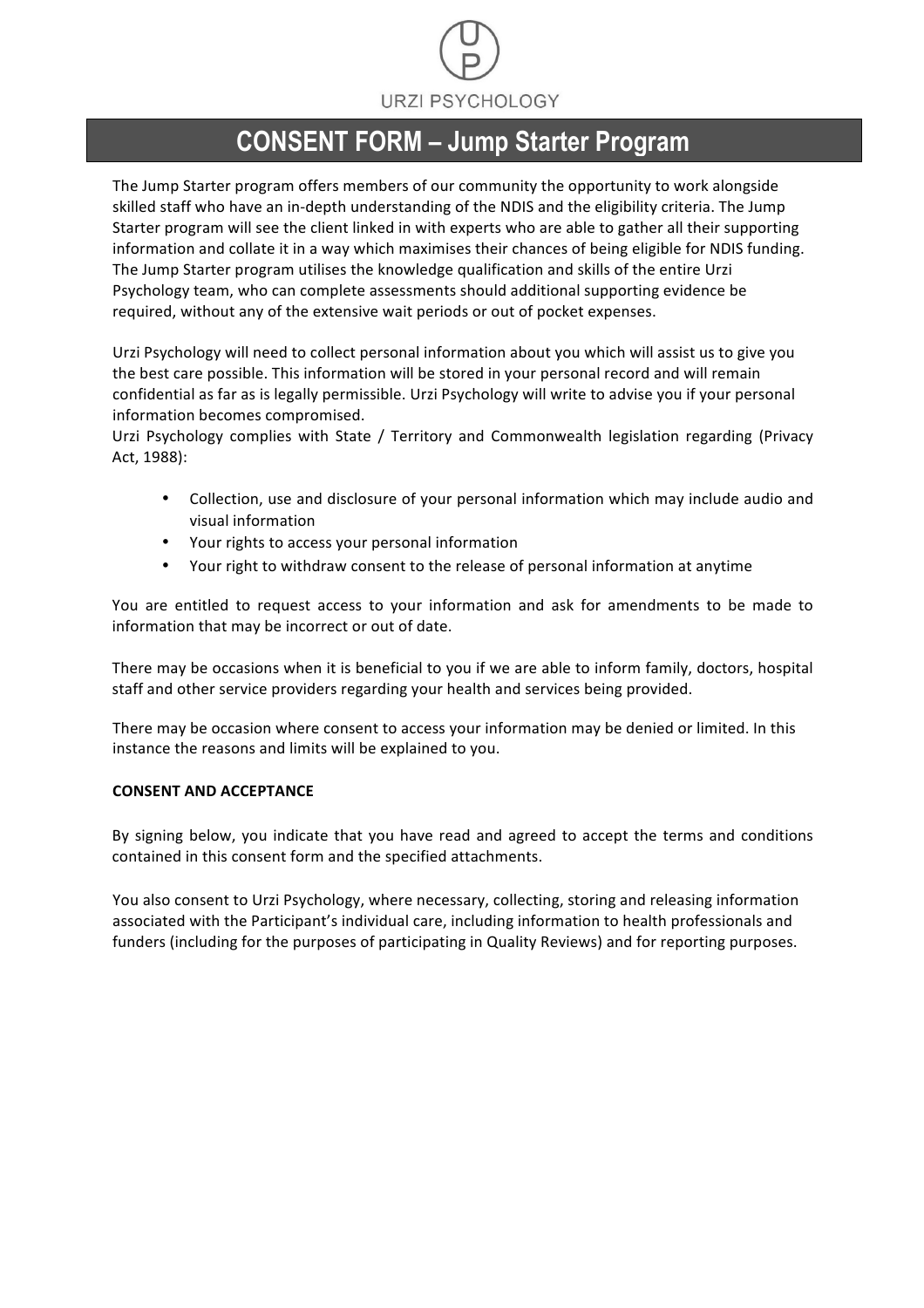# **URZI PSYCHOLOGY**

| <b>CONSENT FORM - Jump Starter Program</b>                                                           |                                     |                                   |
|------------------------------------------------------------------------------------------------------|-------------------------------------|-----------------------------------|
|                                                                                                      | Information can be<br>obtained from | Information can be<br>provided to |
| Family Members/Next of Kin (please specify):                                                         |                                     |                                   |
|                                                                                                      | Yes / No                            | Yes / No                          |
| Medical and allied health providers, including hospitals (if<br>yes please specify which providers): | Yes / No                            | Yes / No                          |
| Community Care Providers (if yes please specify which<br>providers):                                 | Yes / No                            | Yes / No                          |
| <b>Aged Care Assessment Teams:</b>                                                                   | Yes / No                            | Yes / No                          |
| Housing Support Agencies (if yes please specify which<br>providers):                                 | Yes / No                            | Yes / No                          |
| Government Agencies (if yes please specify):                                                         | Yes / No                            | Yes / No                          |

- 1) I consent to relevant information being shared with Urzi Psychology staff involved in the delivery of my/the participant's services. The second of my/the participant's services.
- 2) I consent to photos/ videos being taken of me/the participant for the sole purpose of attaching it to my / the participant's record. The second of the second of the second of the second of the second of the second of the second of the second of the second of the second of the second of the second of the second of the se
- 3) I am aware of Urzi Psychology's privacy and confidentiality procedure and understand that I have the right to take action if my/the participant's privacy is breached. Yes / No

### **AGREEMENT**

By signing this consent form, you agree to all the information included.

*Participant*  Participant Name:

Participant Signature: